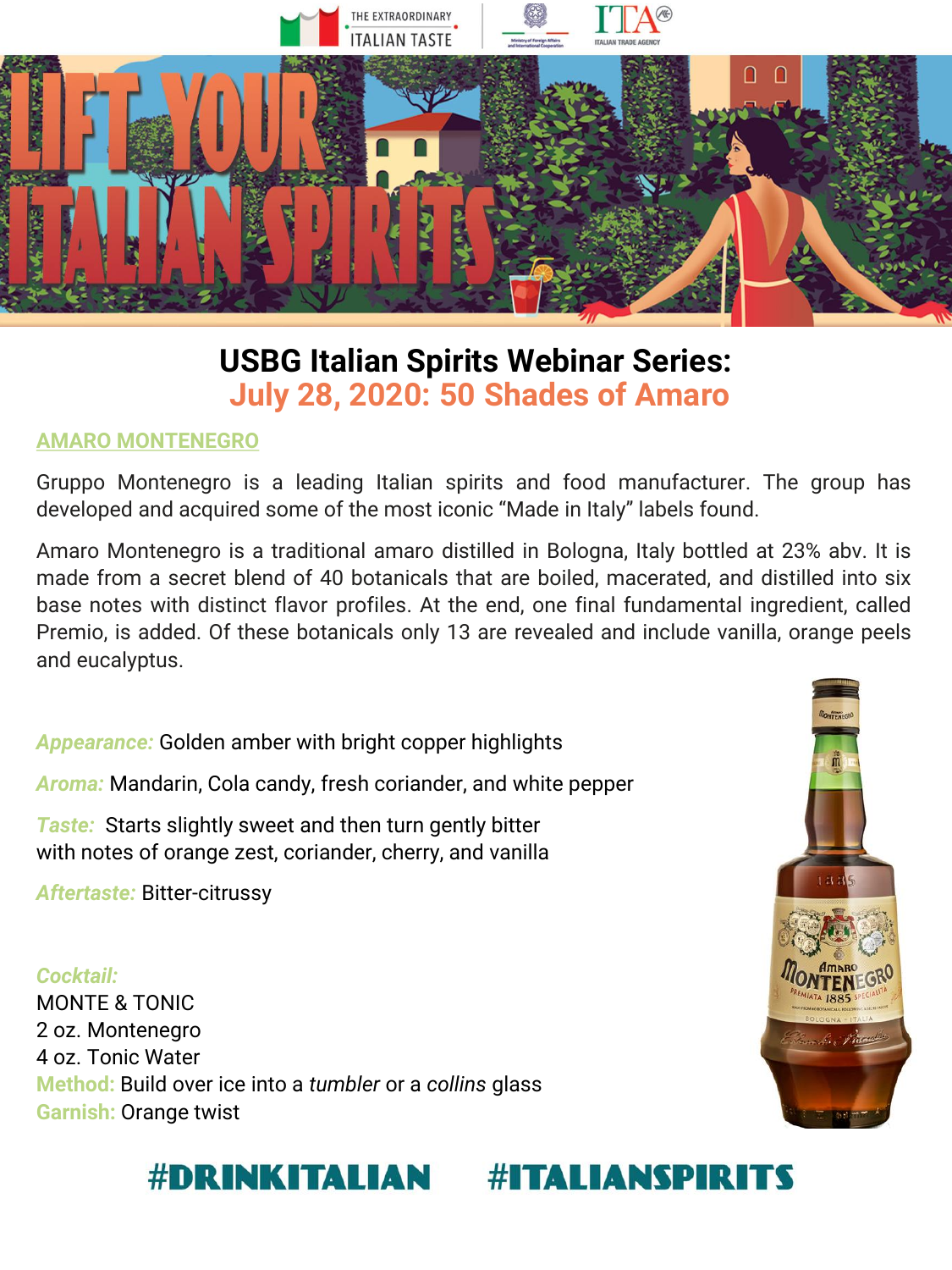### **AMARO LUCANO**

Amaro Lucano is produced by a family-owned company based in Pisticci, Basilicata. It takes its name "Lucano" from *Lucania*, another name for Basilicata. "Lucano" is a delicate blend of more than 30 herbs and is bottled at 28% abv.

Created in 1894 by Pasquale Vena in the backroom of a pastry shop, Amaro Lucano is based on a secret recipe passed from generation to generation of the Vena family. The brand has a rich history and in 1900 it gained fame throughout the Kingdom of Italy when the Vena family became the official supplier to the House of Savoy, whose coat of arms appears on the label.

#### *Appearance:* Deep brown with bronze highlights

*Aroma:* Lavender, Spearmint, Orange peel, Cola, Pine, Cardamom and Curry leaf

**Taste:** Gentian and quinine bitterness balanced with sweet herbaciousness and a mild spice.

*Aftertaste:* Long and herbaceous

#### *Cocktail:*

PISTICCHI 1 oz Amaro Lucano 1 oz aged, dry Rum ½ oz sweet Italian Vermouth **Method:** Stir over ice, strain into chilled coupe **Garnish:** Express a lemon peel over glass, then drop in **Creator:** Matt Pietrek from cocktailwonk.com



#### **#DRINKITALIAN #ITALIANSPIRITS**